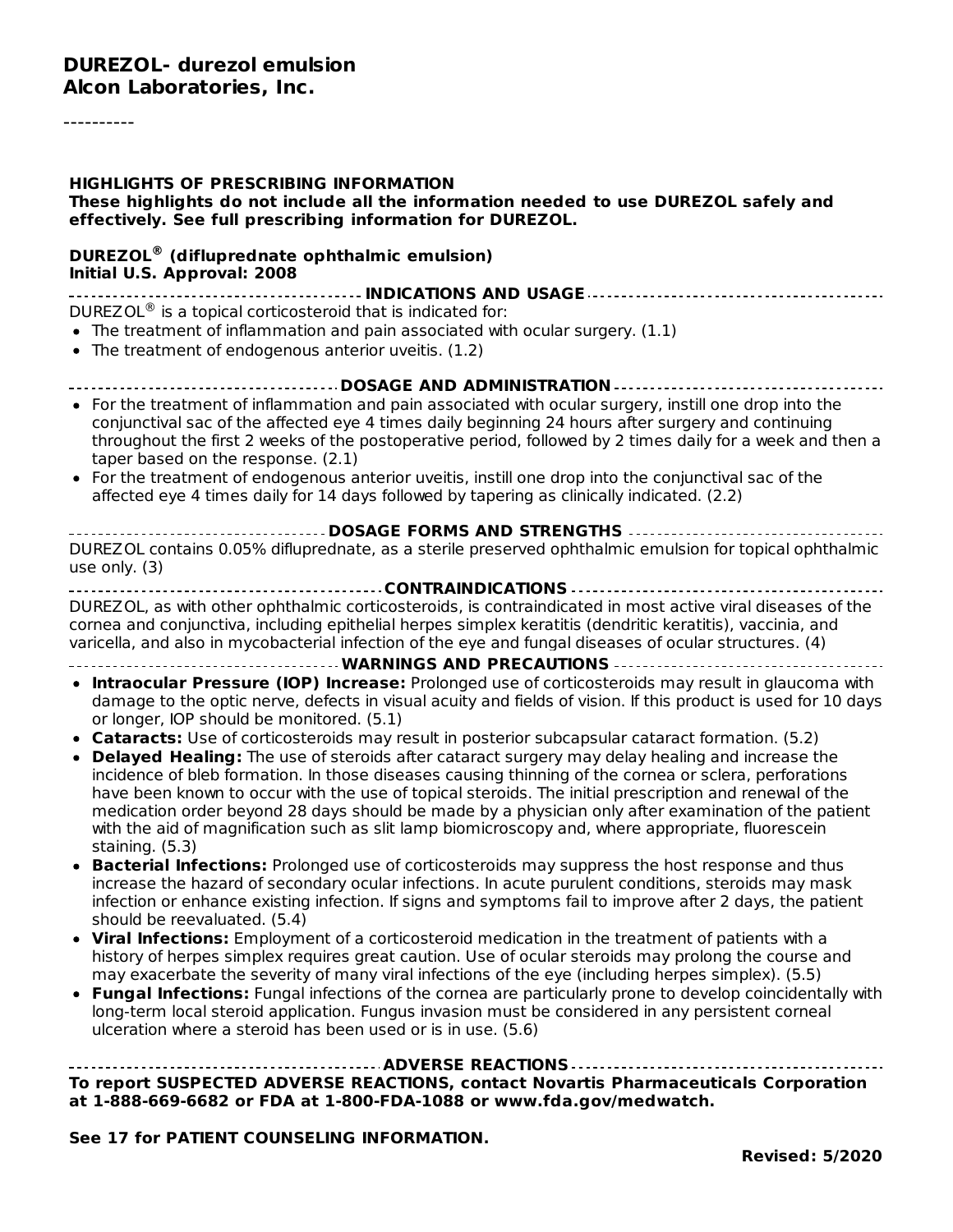# **FULL PRESCRIBING INFORMATION: CONTENTS\***

### **1 INDICATIONS AND USAGE**

- 1.1 Ocular Surgery
- 1.2 Endogenous Anterior Uveitis

## **2 DOSAGE AND ADMINISTRATION**

- 2.1 Ocular Surgery
- 2.2 Endogenous Anterior Uveitis

## **3 DOSAGE FORMS AND STRENGTHS**

**4 CONTRAINDICATIONS**

## **5 WARNINGS AND PRECAUTIONS**

- 5.1 Intraocular Pressure Increase
- 5.2 Cataracts
- 5.3 Delayed Healing
- 5.4 Bacterial Infections
- 5.5 Viral Infections
- 5.6 Fungal Infections
- 5.7 Topical Ophthalmic Use Only

## 5.8 Contact Lens Wear

## **6 ADVERSE REACTIONS**

- 6.1 Ocular Surgery
- 6.2 Endogenous Anterior Uveitis

# **8 USE IN SPECIFIC POPULATIONS**

- 8.1 Pregnancy Teratogenic Effects
- 8.3 Nursing Mothers
- 8.4 Pediatric Use
- 8.5 Geriatric Use

### **11 DESCRIPTION**

# **12 CLINICAL PHARMACOLOGY**

- 12.1 Mechanism of Action
- 12.3 Pharmacokinetics

# **13 NONCLINICAL TOXICOLOGY**

- 13.1 Carcinogenesis, Mutagenesis, Impairment of Fertility
- 13.2 Animal Toxicology and/or Pharmacology

# **14 CLINICAL STUDIES**

- 14.1 Ocular Surgery
- 14.2 Endogenous Anterior Uveitis

# **16 HOW SUPPLIED/STORAGE AND HANDLING**

### **17 PATIENT COUNSELING INFORMATION**

 $\ast$  Sections or subsections omitted from the full prescribing information are not listed.

#### **FULL PRESCRIBING INFORMATION**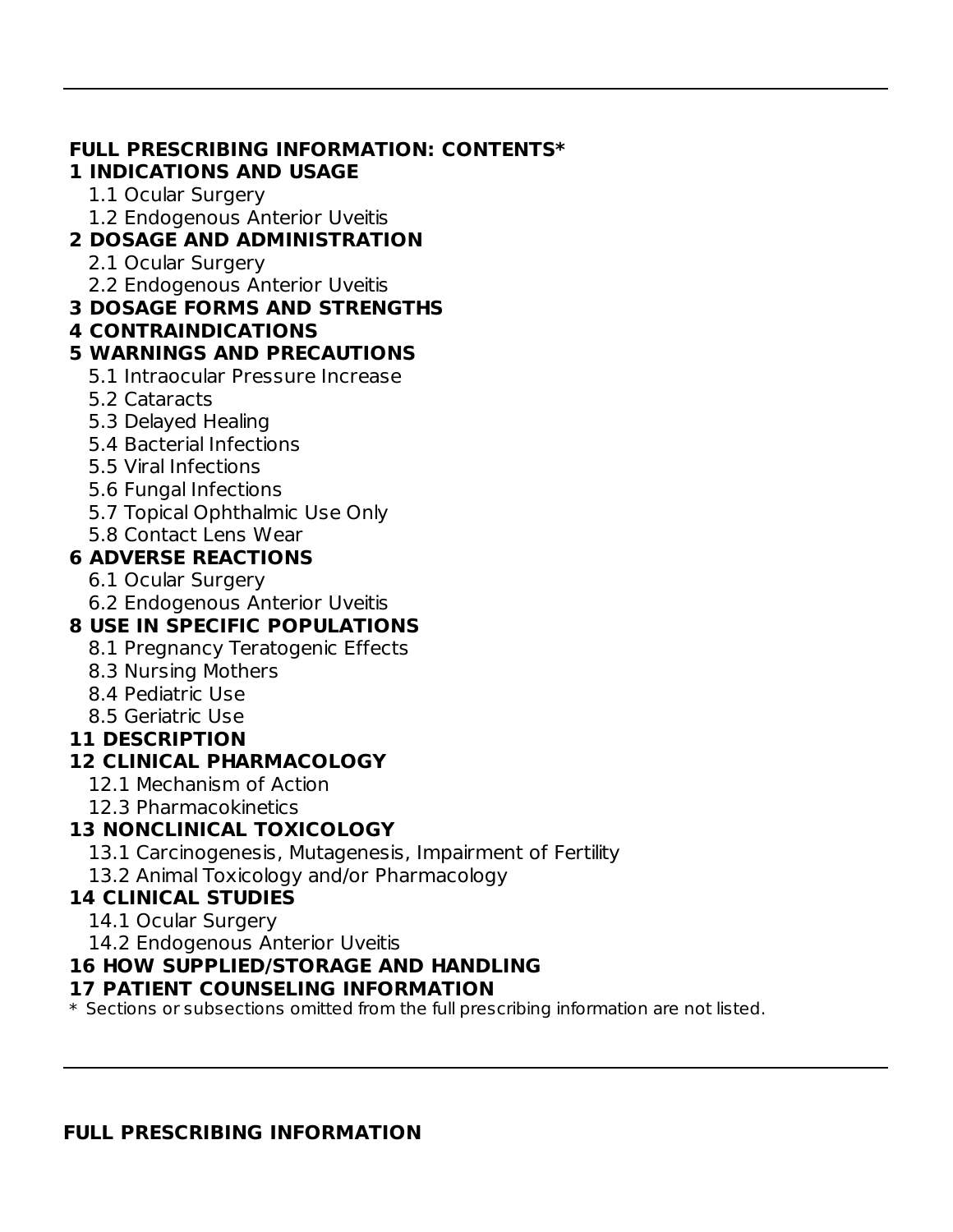#### **1 INDICATIONS AND USAGE**

#### **1.1 Ocular Surgery**

DUREZOL<sup>®</sup> (difluprednate ophthalmic emulsion) 0.05%, a topical corticosteroid, is indicated for the treatment of inflammation and pain associated with ocular surgery.

#### **1.2 Endogenous Anterior Uveitis**

DUREZOL is also indicated for the treatment of endogenous anterior uveitis.

#### **2 DOSAGE AND ADMINISTRATION**

#### **2.1 Ocular Surgery**

Instill one drop into the conjunctival sac of the affected eye 4 times daily beginning 24 hours after surgery and continuing throughout the first 2 weeks of the postoperative period, followed by 2 times daily for a week and then a taper based on the response.

#### **2.2 Endogenous Anterior Uveitis**

Instill one drop into the conjunctival sac of the affected eye 4 times daily for 14 days followed by tapering as clinically indicated.

### **3 DOSAGE FORMS AND STRENGTHS**

DUREZOL contains 0.05% difluprednate as a sterile preserved emulsion for topical ophthalmic administration.

### **4 CONTRAINDICATIONS**

The use of DUREZOL, as with other ophthalmic corticosteroids, is contraindicated in most active viral diseases of the cornea and conjunctiva, including epithelial herpes simplex keratitis (dendritic keratitis), vaccinia, and varicella, and also in mycobacterial infection of the eye and fungal disease of ocular structures.

### **5 WARNINGS AND PRECAUTIONS**

#### **5.1 Intraocular Pressure Increase**

Prolonged use of corticosteroids may result in glaucoma with damage to the optic nerve, defects in visual acuity and fields of vision. Steroids should be used with caution in the presence of glaucoma. If this product is used for 10 days or longer, intraocular pressure (IOP) should be monitored.

#### **5.2 Cataracts**

Use of corticosteroids may result in posterior subcapsular cataract formation.

#### **5.3 Delayed Healing**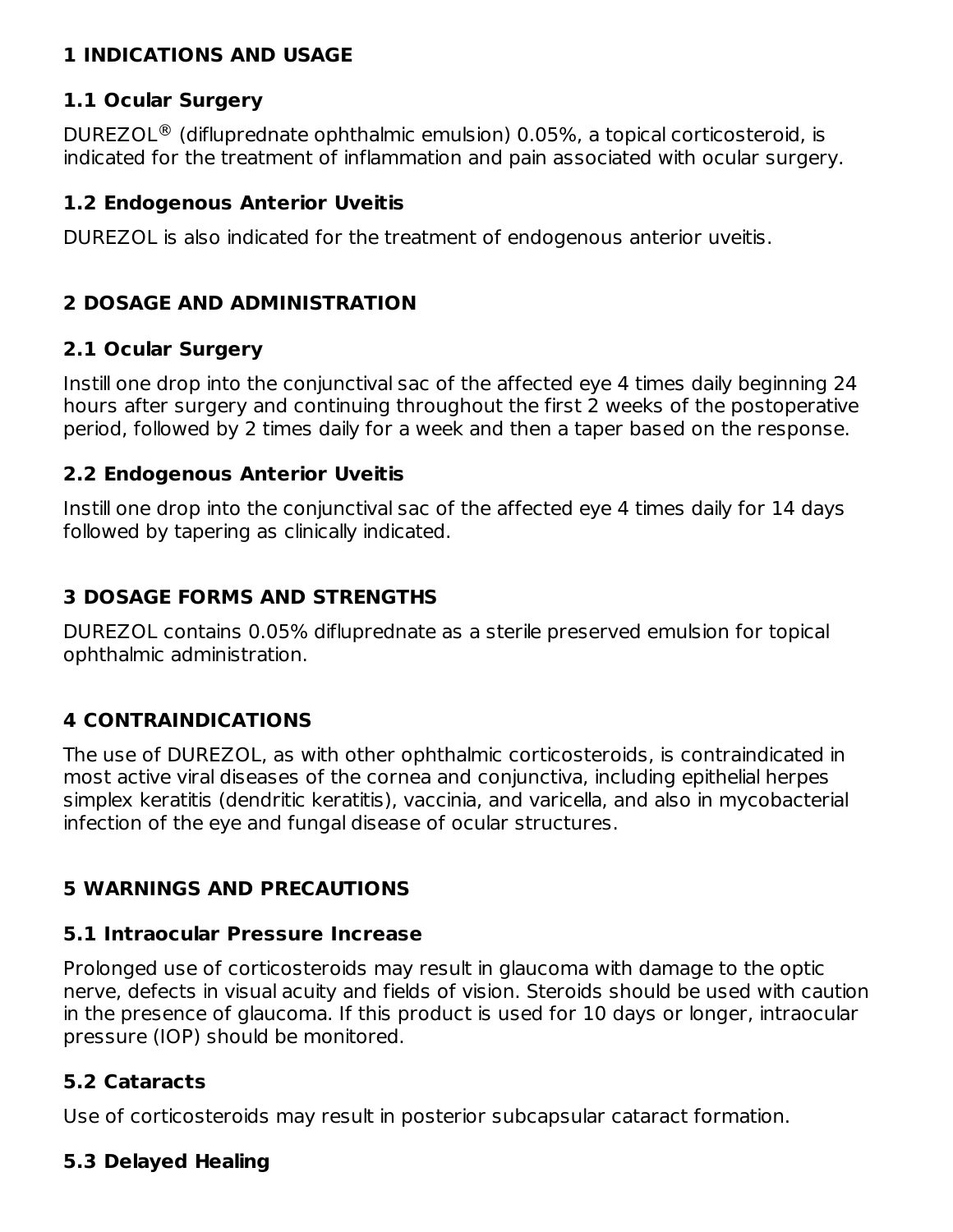The use of steroids after cataract surgery may delay healing and increase the incidence of bleb formation. In those diseases causing thinning of the cornea or sclera, perforations have been known to occur with the use of topical steroids. The initial prescription and renewal of the medication order beyond 28 days should be made by a physician only after examination of the patient with the aid of magnification, such as slit lamp biomicroscopy, and where appropriate, fluorescein staining.

## **5.4 Bacterial Infections**

Prolonged use of corticosteroids may suppress the host response and thus increase the hazard of secondary ocular infections. In acute purulent conditions, steroids may mask infection or enhance existing infection. If signs and symptoms fail to improve after 2 days, the patient should be reevaluated.

## **5.5 Viral Infections**

Employment of a corticosteroid medication in the treatment of patients with a history of herpes simplex requires great caution. Use of ocular steroids may prolong the course and may exacerbate the severity of many viral infections of the eye (including herpes simplex).

### **5.6 Fungal Infections**

Fungal infections of the cornea are particularly prone to develop coincidentally with longterm local steroid application. Fungus invasion must be considered in any persistent corneal ulceration where a steroid has been used or is in use. Fungal culture should be taken when appropriate.

### **5.7 Topical Ophthalmic Use Only**

DUREZOL is not indicated for intraocular administration.

### **5.8 Contact Lens Wear**

DUREZOL should not be instilled while wearing contact lenses. Remove contact lenses prior to instillation of DUREZOL. The preservative in DUREZOL may be absorbed by soft contact lenses. Lenses may be reinserted after 10 minutes following administration of DUREZOL.

# **6 ADVERSE REACTIONS**

The following serious reactions are found elsewhere in the labeling:

- Elevated IOP [see Warnings and Precautions (5.1)]
- Posterior subcapsular cataract formation *[see Warnings and Precautions (5.2)]*
- Secondary ocular infection [see Warnings and Precautions (5.4)]
- Perforation of the globe [see Warnings and Precautions (5.3)]

# **6.1 Ocular Surgery**

Ocular adverse reactions occurring in 5% to 15% of subjects in clinical studies with DUREZOL, included corneal edema, ciliary and conjunctival hyperemia, eye pain, photophobia, posterior capsule opacification, anterior chamber cells, anterior chamber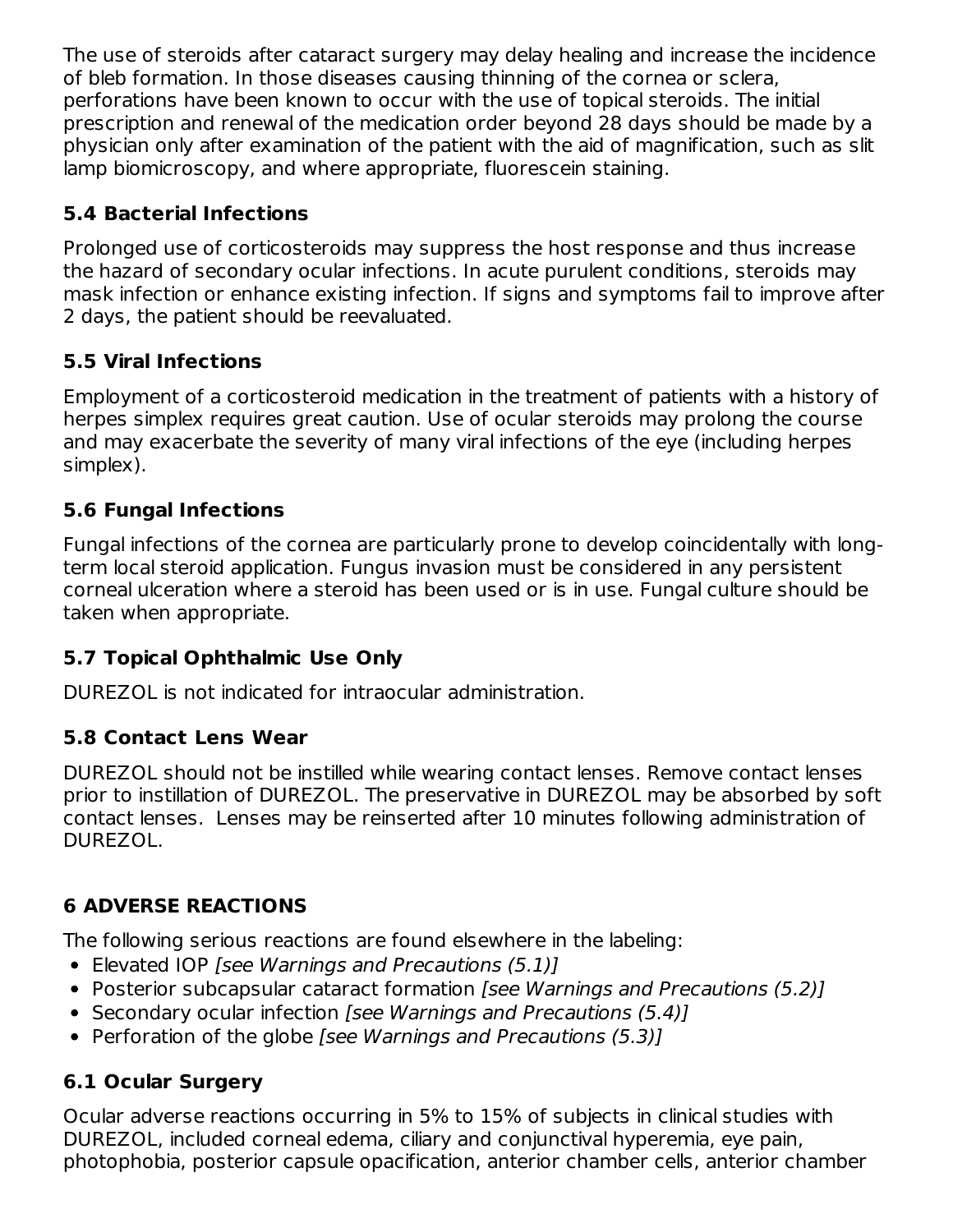flare, conjunctival edema, and blepharitis. Other ocular adverse reactions occurring in 1% to 5% of subjects, included reduced visual acuity, punctate keratitis, eye inflammation, and iritis. Ocular adverse reactions occurring in less than 1% of subjects, included application-site discomfort or irritation, corneal pigmentation and striae, episcleritis, eye pruritis, eyelid irritation and crusting, foreign body sensation, increased lacrimation, macular edema, sclera hyperemia, and uveitis. Most of these reactions may have been the consequence of the surgical procedure.

## **6.2 Endogenous Anterior Uveitis**

A total of 200 subjects participated in the clinical trials for endogenous anterior uveitis, of which 106 were exposed to DUREZOL. The most common adverse reactions of those exposed to DUREZOL occurring in 5% to 10% of subjects included blurred vision, eye irritation, eye pain, headache, increased IOP, iritis, limbal and conjunctival hyperemia, punctate keratitis, and uveitis. Adverse reactions occurring in 2% to 5% of subjects included anterior chamber flare, corneal edema, dry eye, iridocyclitis, photophobia, and reduced visual acuity.

# **8 USE IN SPECIFIC POPULATIONS**

## **8.1 Pregnancy Teratogenic Effects**

### Pregnancy Category C

Difluprednate has been shown to be embryotoxic (decrease in embryonic body weight and a delay in embryonic ossification) and teratogenic (cleft palate and skeletal anomalies) when administered subcutaneously to rabbits during organogenesis at a dose of 1-10 mcg/kg/day. The no-observed-effect-level (NOEL) for these effects was 1 mcg/kg/day, and 10 mcg/kg/day was considered to be a teratogenic dose that was concurrently found in the toxic dose range for fetuses and pregnant females. Treatment of rats with 10 mcg/kg/day subcutaneously during organogenesis did not result in any reproductive toxicity, nor was it maternally toxic. At 100 mcg/kg/day after subcutaneous administration in rats, there was a decrease in fetal weights and delay in ossification, and effects on weight gain in the pregnant females. It is difficult to extrapolate these doses of difluprednate to maximum daily human doses of DUREZOL, since DUREZOL is administered topically with minimal systemic absorption, and difluprednate blood levels were not measured in the reproductive animal studies. However, since use of difluprednate during human pregnancy has not been evaluated and cannot rule out the possibility of harm, DUREZOL should be used during pregnancy only if the potential benefit justifies the potential risk to the embryo or fetus.

### **8.3 Nursing Mothers**

It is not known whether topical ophthalmic administration of corticosteroids could result in sufficient systemic absorption to produce detectable quantities in breast milk. Systemically administered corticosteroids appear in human milk and could suppress growth, interfere with endogenous corticosteroid production, or cause other untoward effects. Caution should be exercised when DUREZOL is administered to a nursing woman.

### **8.4 Pediatric Use**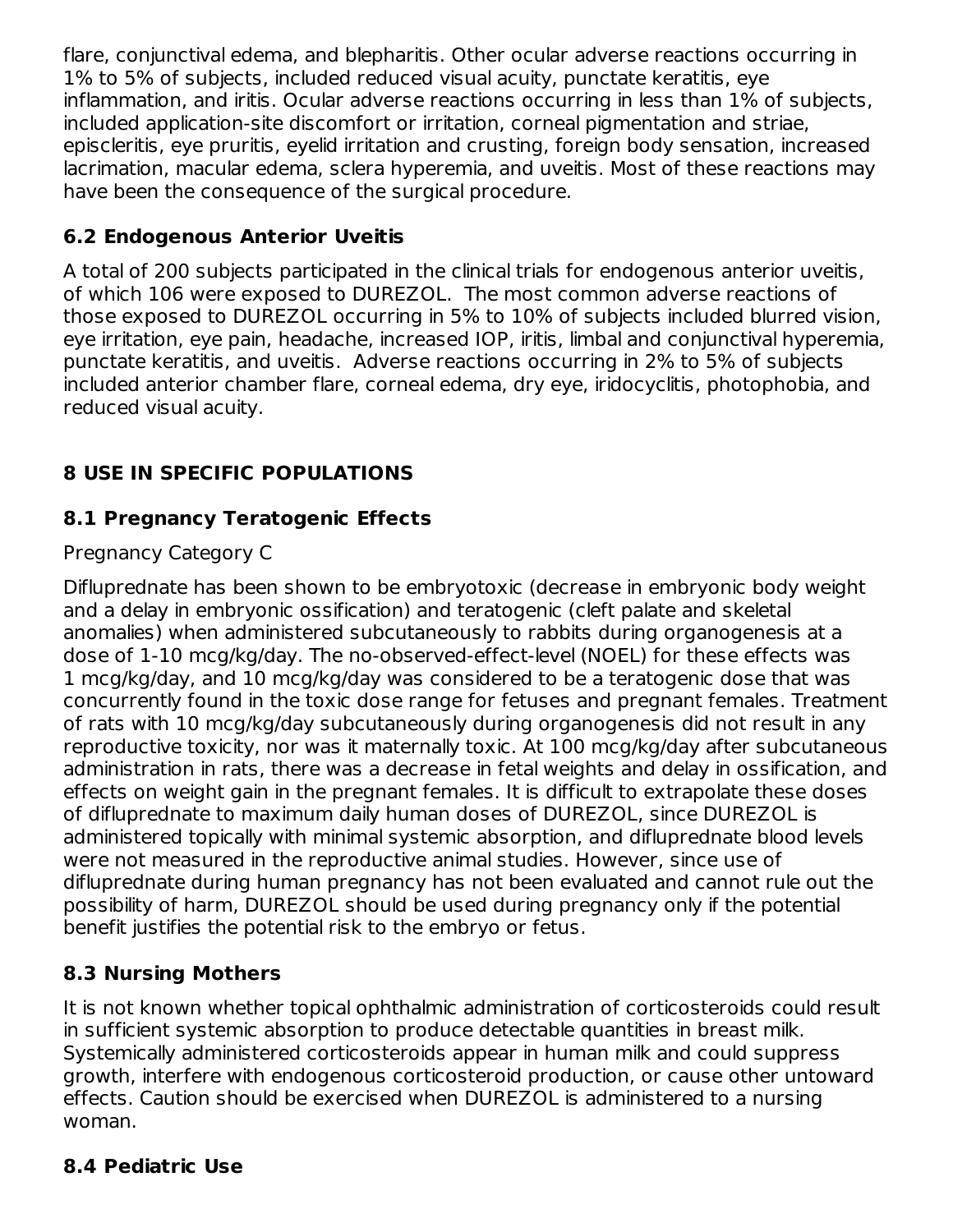DUREZOL was evaluated in a 3-month, multicenter, double-masked trial in 79 pediatric patients (39 DUREZOL; 40 prednisolone acetate) 0 to 3 years of age for the treatment of inflammation following cataract surgery. A similar safety profile was observed in pediatric patients comparing DUREZOL to prednisolone acetate ophthalmic suspension, 1%.

### **8.5 Geriatric Use**

No overall differences in safety or effectiveness have been observed between elderly and younger patients.

# **11 DESCRIPTION**

DUREZOL (difluprednate ophthalmic emulsion) 0.05% is a sterile, topical antiinflammatory corticosteroid for ophthalmic use. The chemical name is 6α,9difluoro-11β,17,21-trihydroxypregna-1,4- diene-3,20-dione 21-acetate 17-butyrate (CAS number 23674-86-4). Difluprednate is represented by the following structural formula:



Difluprednate has a molecular weight of 508.56 g/mol, and the empirical formula is C<sub>27</sub>H<sub>34</sub>F<sub>2</sub>O<sub>7</sub>.

Each mL of DUREZOL contains: **ACTIVE:** difluprednate 0.5 mg (0.05%); **INACTIVE:** boric acid, castor oil, edetate disodium, glycerin, polysorbate 80, sodium acetate, sodium hydroxide (to adjust the pH to 5.2 to 5.8), water for injection. The emulsion is essentially isotonic with a tonicity of 304 to 411 mOsm/kg. **PRESERVATIVE:** sorbic acid  $0.1\%$ .

# **12 CLINICAL PHARMACOLOGY**

### **12.1 Mechanism of Action**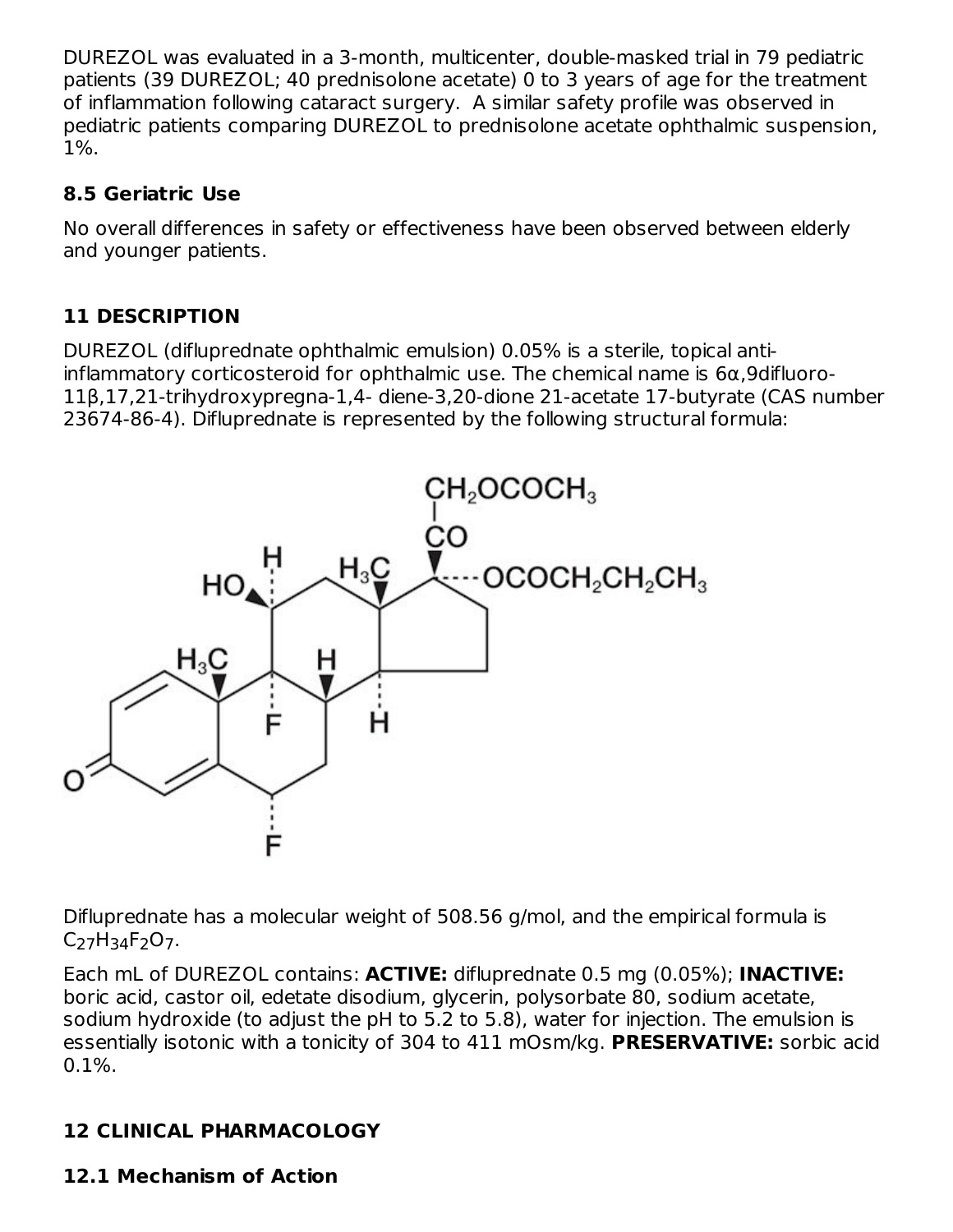Corticosteroids inhibit the inflammatory response to a variety of inciting agents and may delay or slow healing. They inhibit edema, fibrin deposition, capillary dilation, leukocyte migration, capillary proliferation, fibroblast proliferation, deposition of collagen, and scar formation associated with inflammation. There is no generally accepted explanation for the mechanism of action of ocular corticosteroids. However, corticosteroids are thought to act by the induction of phospholipase A2 inhibitory proteins, collectively called lipocortins. It is postulated that these proteins control the biosynthesis of potent mediators of inflammation, such as prostaglandins and leukotreines by inhibiting the release of their common precursor arachidonic acid. Arachidonic acid is released from membrane phospholipids by phospholipase A2.

Difluprednate is structurally similar to other corticosteroids.

# **12.3 Pharmacokinetics**

Difluprednate undergoes deacetylation in vivo to 6α, 9-difluoroprednisolone 17-butyrate (DFB), an active metabolite of difluprednate.

Clinical pharmacokinetic studies of difluprednate after repeat ocular instillation of 2 drops of difluprednate (0.01% or 0.05%) four times per day for 7 days showed that DFB levels in blood were below the quantification limit (50 ng/mL) at all time points for all subjects, indicating the systemic absorption of difluprednate after ocular instillation of DUREZOL is limited.

# **13 NONCLINICAL TOXICOLOGY**

# **13.1 Carcinogenesis, Mutagenesis, Impairment of Fertility**

Difluprednate was not genotoxic in vitro in the Ames test, and in cultured mammalian cells CHL/IU (a fibroblastic cell line derived from the lungs of newborn female Chinese hamsters). An in vivo micronucleus test of difluprednate in mice was also negative. Treatment of male and female rats with subcutaneous difluprednate up to 10 mcg/kg/day prior to and during mating did not impair fertility in either gender. Long-term studies have not been conducted to evaluate the carcinogenic potential of difluprednate.

# **13.2 Animal Toxicology and/or Pharmacology**

In multiple studies performed in rodents and non-rodents, subchronic and chronic toxicity tests of difluprednate showed systemic effects, such as suppression of body weight gain; a decrease in lymphocyte count; atrophy of the lymphatic glands and adrenal gland; and for local effects, thinning of the skin; all of which were due to the pharmacologic action of the molecule and are well known glucocorticosteroid effects. Most, if not all of these effects were reversible after drug withdrawal. The NOEL for the subchronic and chronic toxicity tests were consistent between species and ranged from 1-1.25 mcg/kg/day.

# **14 CLINICAL STUDIES**

# **14.1 Ocular Surgery**

Clinical efficacy was evaluated in 2 randomized, double-masked, placebo-controlled trials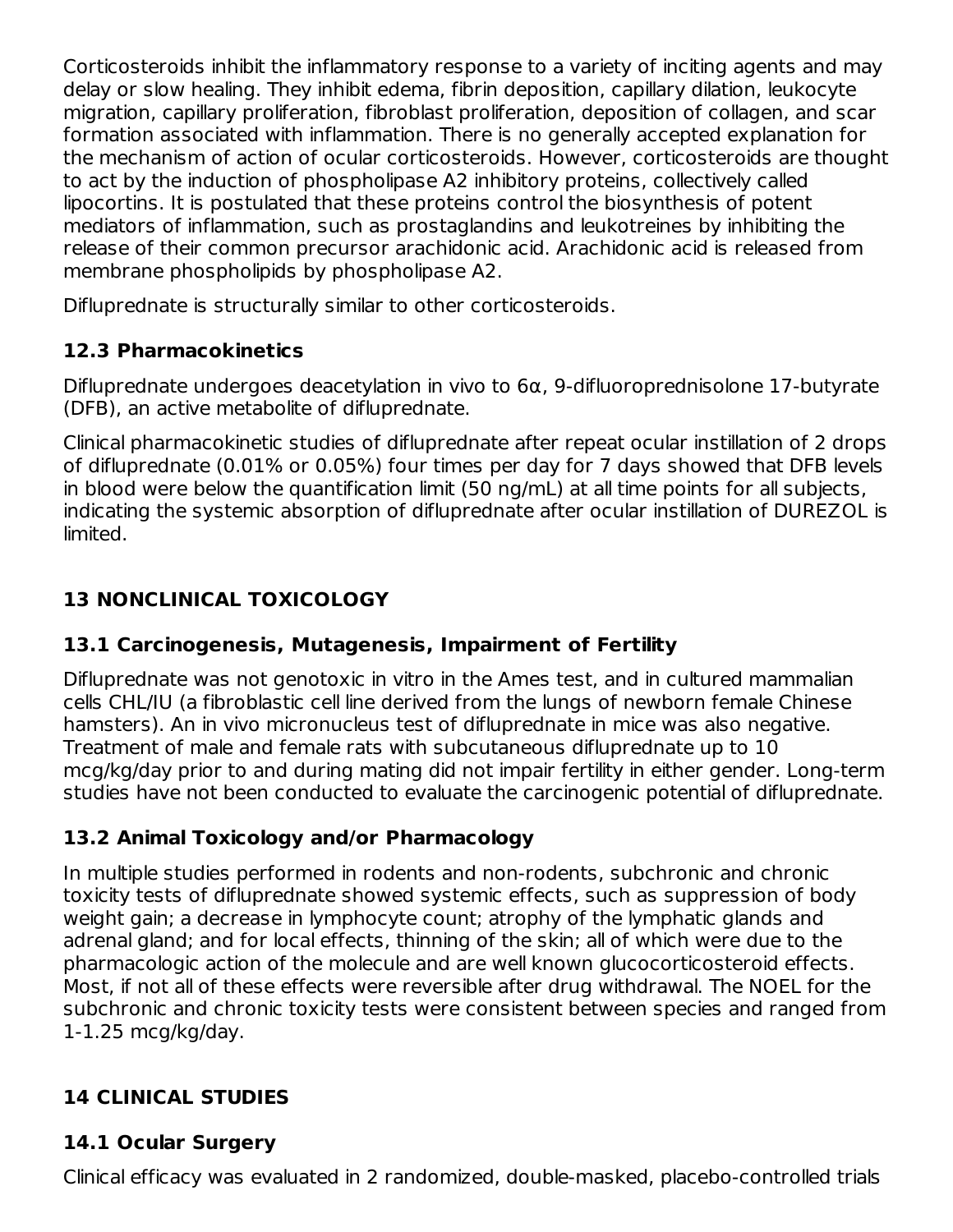in which subjects with an anterior chamber cell grade greater than or equal to "2" (a cell count of 11 or higher) after cataract surgery were assigned to DUREZOL or placebo (vehicle) following surgery. One drop of DUREZOL or vehicle was self-instilled either 2 times per day or 4 times per day for 14 days, beginning the day after surgery. The presence of complete clearing (a cell count of 0) was assessed 3, 8 and 15 days post surgery using a slit lamp binocular microscope. In the intent-to-treat analyses of both studies, a significant benefit was seen in the 4 times per day DUREZOL-treated group in ocular inflammation, at Days 8 and 15, and reduction of pain at Days 3, 8, and 15 when compared with placebo. The consolidated clinical trial results are provided below.



**Figure 1 Percent of Subjects With Anterior Chamber Cells Clearing (Cell Count = 0)**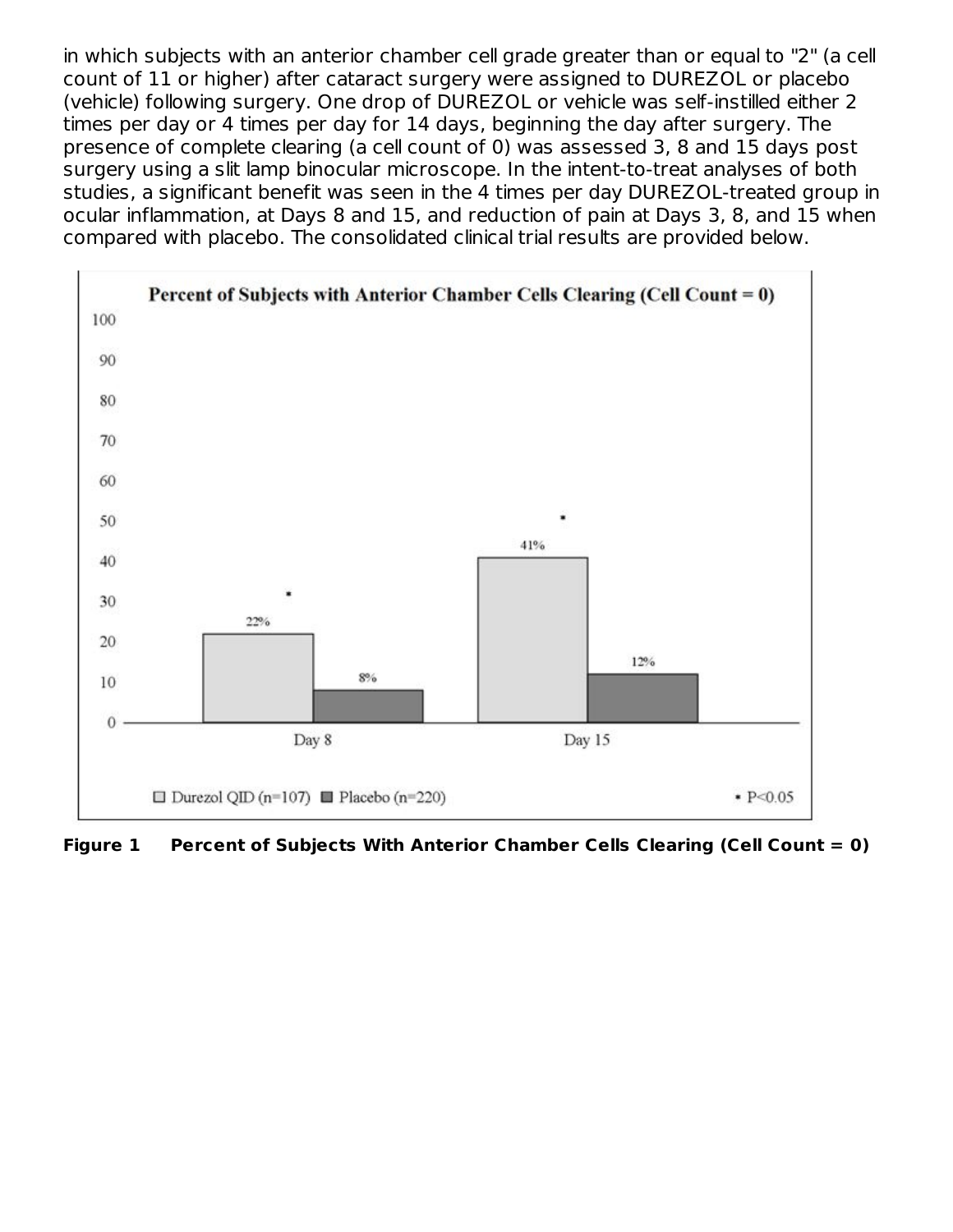



### **14.2 Endogenous Anterior Uveitis**

Clinical efficacy was evaluated in two randomized, double masked active controlled trials in which patients who presented with endogenous anterior uveitis were treated with either DUREZOL 4 times daily or prednisolone acetate ophthalmic suspension, 1%, 8 times daily for 14 days. Both studies demonstrated that DUREZOL was equally effective as prednisolone acetate ophthalmic suspension, 1% in treating subjects with endogenous anterior uveitis. The results are found in Table 1 below.

| Study 1<br><b>Time Point</b> | <b>DUREZOL</b><br>$N = 57$ | <b>Prednisolone</b><br><b>Acetate</b><br>$N = 53$ | <b>Difference<sup>t</sup></b><br>(95% CI) |
|------------------------------|----------------------------|---------------------------------------------------|-------------------------------------------|
| <b>Baseline</b>              | 2.6                        | 2.5                                               | $0.0$ (-0.22, 0.28)                       |
| Day 3                        | $-1.0$                     | $-1.0$                                            | $-0.1$ $(-0.35, 0.25)$                    |
| Day 7                        | $-1.6$                     | $-1.5$                                            | $-0.0$ $(-0.31, 0.25)$                    |
| Day 14                       | $-2.0$                     | $-1.8$                                            | $-0.2$ $(-0.46, 0.10)$                    |
| Day 21                       | $-2.2$                     | $-1.9$                                            | $-0.3$ $(-0.53, 0.01)$                    |
| Day 28                       | $-2.2$                     | $-2.1$                                            | $-0.1$ $(-0.37, 0.18)$                    |
| Day 35                       | $-2.1$                     | $-2.0$                                            | $-0.1$ $(-0.39, 0.20)$                    |
| Day 42                       | $-2.1$                     | $-2.1$                                            | $0.0$ ( $-0.27$ , $0.34$ )                |
|                              |                            |                                                   |                                           |

|  | Table 1: Mean Change from Baseline in Anterior Chamber Cell Grade* |  |  |  |
|--|--------------------------------------------------------------------|--|--|--|
|  |                                                                    |  |  |  |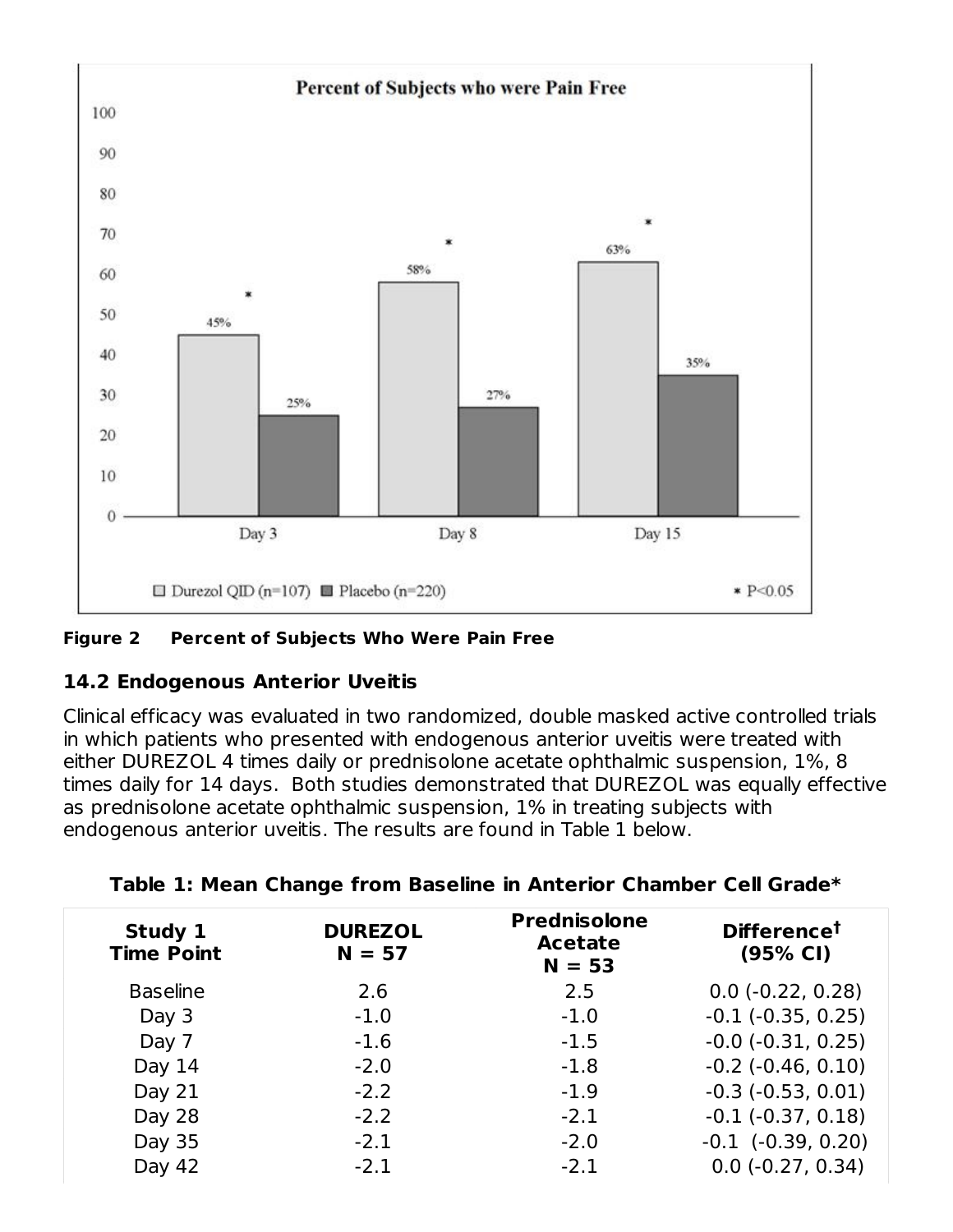| <b>Study 2</b><br><b>Time Point</b> | <b>DUREZOL</b><br>$N = 50$ | <b>Prednisolone</b><br><b>Acetate</b><br>$N = 40$ | Difference <sup>t</sup><br>(95% CI) |
|-------------------------------------|----------------------------|---------------------------------------------------|-------------------------------------|
| <b>Baseline</b>                     | 2.4                        | 2.4                                               | $0.0$ (-0.21, 0.29)                 |
| Day 3                               | $-0.9$                     | $-0.9$                                            | $-0.0$ $(-0.34, 0.25)$              |
| Day 7                               | $-1.7$                     | $-1.6$                                            | $-0.1$ $(-0.35, 0.21)$              |
| Day 14                              | $-1.9$                     | $-1.8$                                            | $-0.1$ $(-0.34, 0.20)$              |
| Day 21                              | $-2.0$                     | $-2.0$                                            | $0.0$ (-0.25, 0.28)                 |
| Day 28                              | $-2.0$                     | $-2.0$                                            | $0.0$ ( $-0.21$ , $0.26$ )          |
| Day 35                              | $-2.1$                     | $-2.0$                                            | $-0.1$ $(-0.32, 0.16)$              |
| Day 42                              | $-2.0$                     | $-1.9$                                            | $-0.1$ $(-0.36, 0.24)$              |

Abbreviation: CI, confidence interval.

\*With 5 grades:  $0 = 0$  cells;  $1 = 1$  to 10 cells;  $2 = 11$  to 20 cells; 3

 $= 21$  to 50 cells; and  $4 =$  greater than 50 cells.

Adjusted for baseline AC cell grade and study center and based † on ITT dataset with LOCF for missing data.

#### **16 HOW SUPPLIED/STORAGE AND HANDLING**

DUREZOL (difluprednate ophthalmic emulsion) 0.05% is a sterile, aqueous topical ophthalmic emulsion supplied in an opaque plastic bottle with a controlled drop tip and a pink cap in the following sizes:

5 mL in a 8 mL bottle NDC 0065-9240-07

#### **Storage and Handling**

Store at 20°C to 25°C (68°F to 77°F), excursions permitted between 15°C and 30°C (59°F and 86°F) [see USP Controlled Room Temperature]. Do not freeze. Protect from light. When not in use, keep the bottles in the protective carton.

# **17 PATIENT COUNSELING INFORMATION**

#### Risk of Contamination

This product is sterile when packaged. Advise patients not to allow the dropper tip to touch any surface, as this may contaminate the emulsion.

Use of the same bottle for both eyes is not recommended with topical eye drops that are used in association with surgery.

#### Risk of Secondary Infection

If pain develops, or if redness, itching, or inflammation becomes aggravated, advise patients to consult a physician [see Warnings and Precautions (5.4)].

#### Contact Lens Wear

DUREZOL should not be instilled while wearing contact lenses. Advise patients to remove contact lenses prior to instillation of DUREZOL. The preservative in DUREZOL may be absorbed by soft contact lenses. Lenses may be reinserted after 10 minutes following administration of DUREZOL.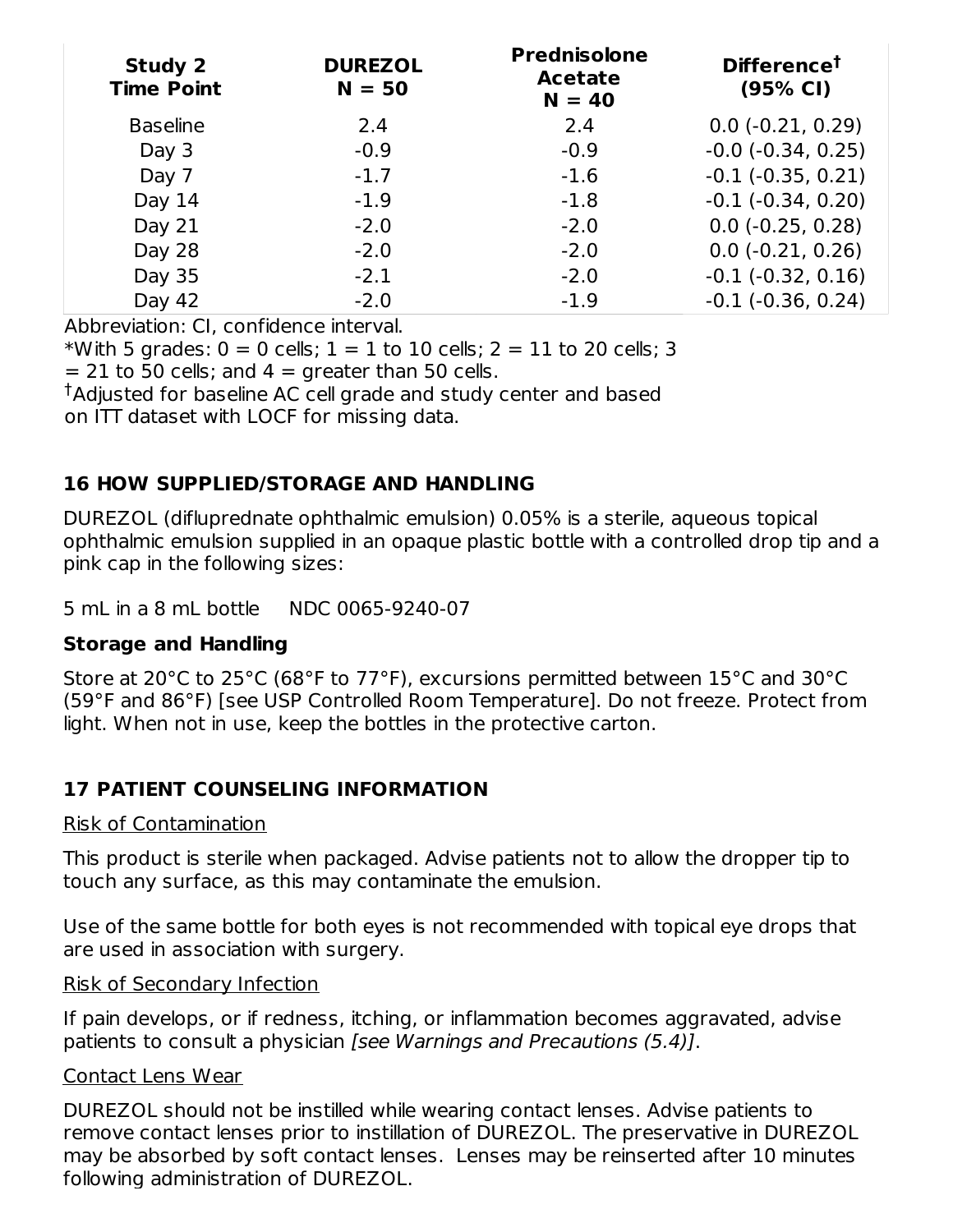© Novartis

Distributed by: Novartis Pharmaceuticals Corporation East Hanover, New Jersey 07936

following administration of DUREZOL.

T2020-68

### **PRINCIPAL DISPLAY PANEL**

NDC 0065-9240-07

**Rx Only**

**DUREZOL ® (difluprednate ophthalmic emulsion) 0.05%**

**Alcon ®a Novartis company**

**Sterile 5 mL**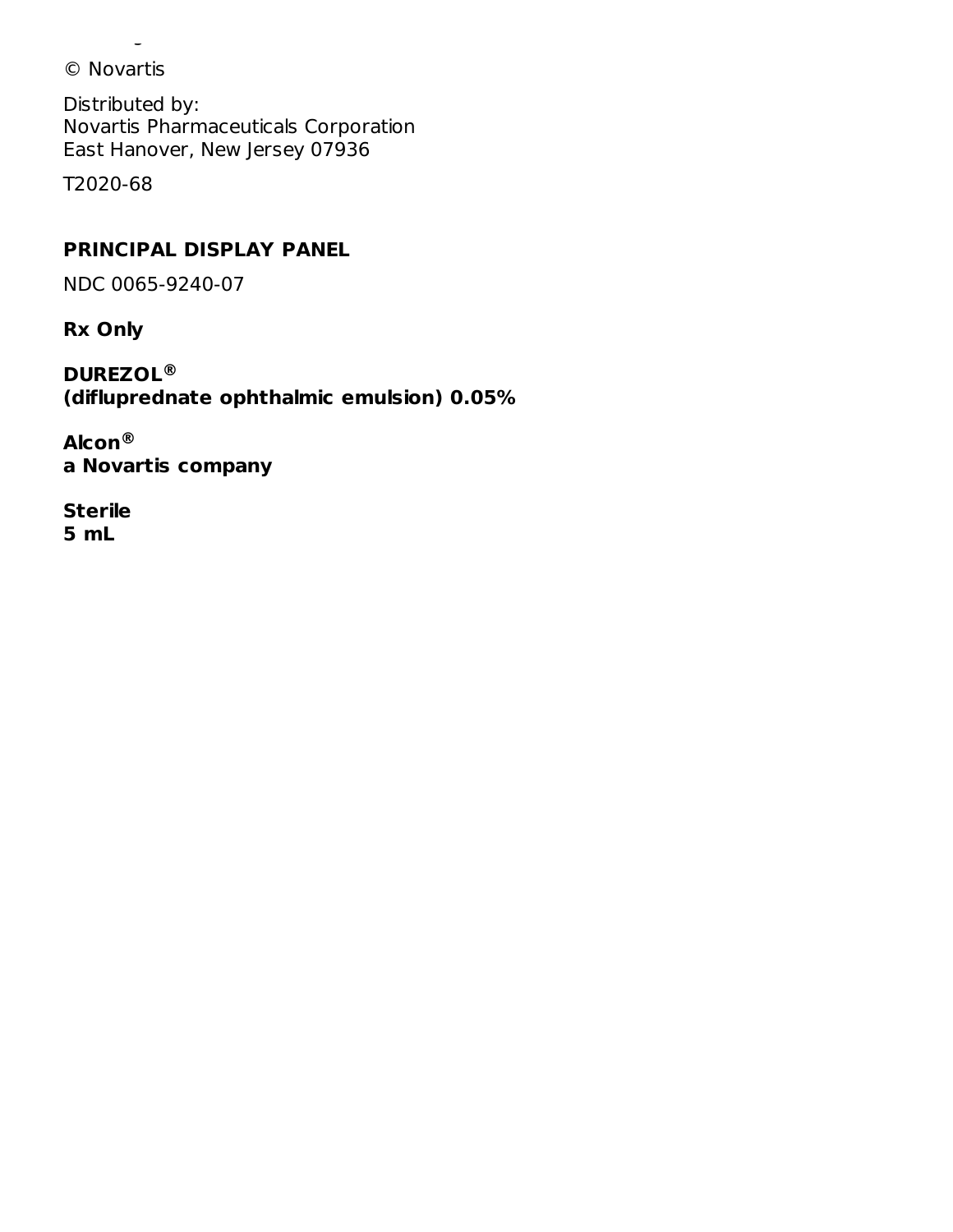

| <b>DUREZOL</b>                                                            |                         |                           |                          |                    |  |
|---------------------------------------------------------------------------|-------------------------|---------------------------|--------------------------|--------------------|--|
| durezol emulsion                                                          |                         |                           |                          |                    |  |
|                                                                           |                         |                           |                          |                    |  |
| <b>Product Information</b>                                                |                         |                           |                          |                    |  |
| <b>Product Type</b>                                                       | HUMAN PRESCRIPTION DRUG | <b>Item Code (Source)</b> |                          | NDC:0065-9240      |  |
| <b>Route of Administration</b>                                            | <b>OPHTHALMIC</b>       |                           |                          |                    |  |
|                                                                           |                         |                           |                          |                    |  |
| <b>Active Ingredient/Active Moiety</b>                                    |                         |                           |                          |                    |  |
|                                                                           | <b>Ingredient Name</b>  |                           | <b>Basis of Strength</b> | <b>Strength</b>    |  |
| <b>DIFLUPREDNATE</b> (UNII: S8A06QG2QE) (DIFLUPREDNATE - UNII:S8A06QG2QE) |                         |                           | <b>DIFLUPREDNATE</b>     | $0.5$ mg in $1$ mL |  |
|                                                                           |                         |                           |                          |                    |  |
| <b>Inactive Ingredients</b>                                               |                         |                           |                          |                    |  |